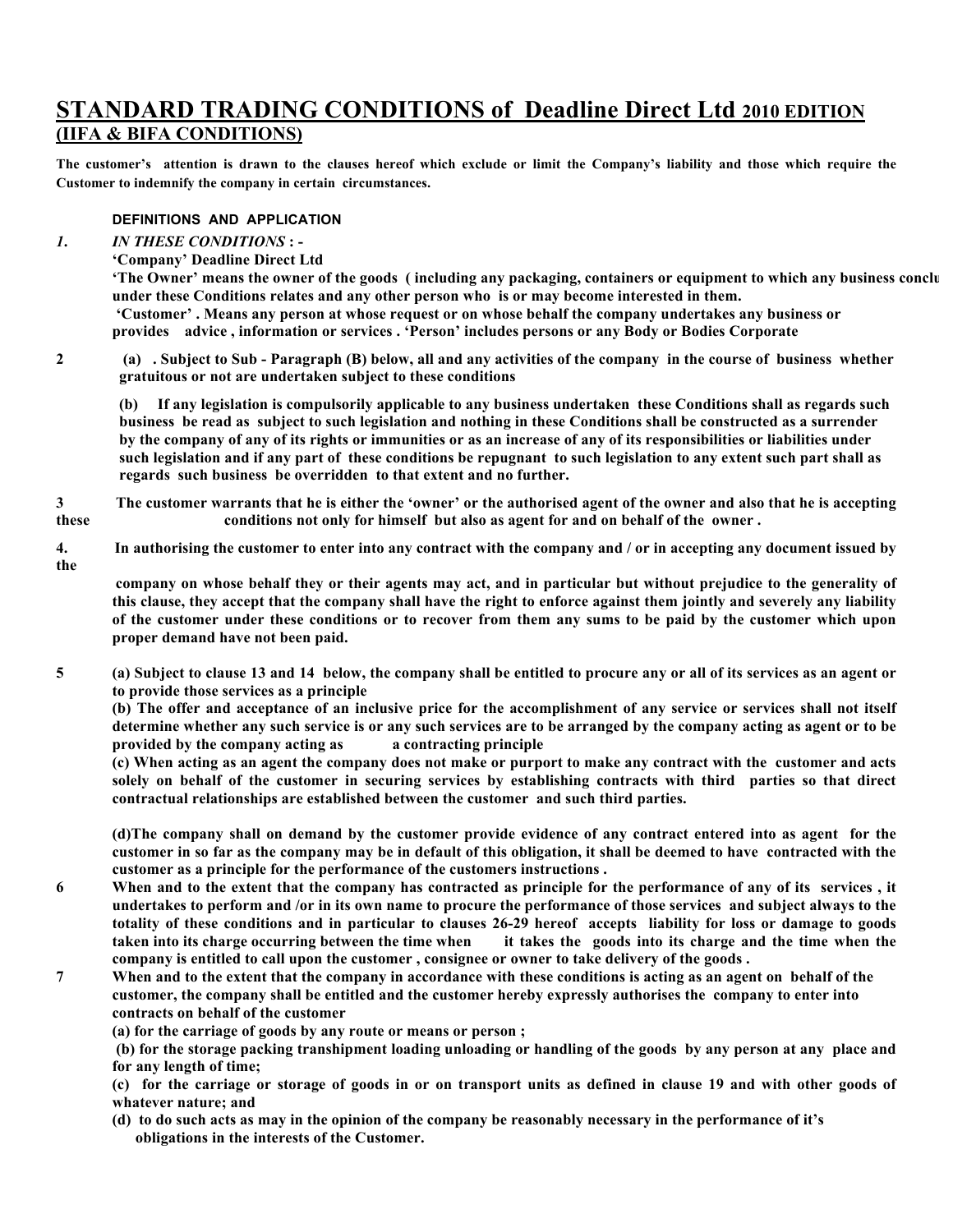- **8 The Company reserves to itself a reasonable liberty as to the means, route, and procedure to be followed in the handling storage and transportation of goods.**
- **9 The Company shall be entitled to perform of its obligations herein by itself or by its parent, subsidiary, or associated Companies, in the absence of agreement to the contrary any Contract to which these Conditions apply is made by the Company on its own behalf and also as Agent for and on behalf of any such parent, subsidiary or associated Company, and any such Company shall be entitled to the benefit of these Conditions**
- **10 (A) Subject to Sub-Clause (B) hereof, the Company shall have a general lien on all goods and documents relating to goods in its possession, custody or control for all sums due at any time from the Customer or Owner, and shall be entitled to sell or dispose of such goods or documents as agent for and at the expense of the Customer and apply the proceeds in or towards the payment of such sums on 28days notice in writing to the Customer. Upon accounting to the Customer for any balance remaining after payment of any sum due to the Company and the costs of sale or disposal the Company shall be discharged of any liability whatsoever in respect of the goods or documents.**

**(B) When the goods are liable to perish or deteriorate, the Company's right to sell or dispose of the goods shall arise immediately upon any sum becoming due to the Company subject only to the Company taking reasonable steps to bring to the Customer's attention its intention of selling or disposing of the goods before doing so.**

- **11. The Company shall be entitled to retain and be paid all brokerages. commissions, allowances and other remunerations customarily retained or payed to Freight Fowarders.**
- **12. .(B) The Company shall be entitled at the expense of the Customer to dispose of (by sale or otherwise as maybe reasonable in all the circumstances):- (i) on 28 days notice in writing to the Customer, or where the Customer cannot be traced and reasonable efforts have been made to contact any parties who may reasonably be supposed by the Company to have any interest in the goods, any goods which have been held by the Company for 90 days and which cannot be delivered as instructed; and (ii) without prior notice, goods which have perished, deteriorated or altered or are in immediate prospect of doing so in a manner which has caused or may reasonably be expected to cause loss or damage to Third Parties or to contravene any applicable laws or regulations.**
- **13. (A) Except under special arrangements previously made in writing or under the terms of a printed document signed by the Company, any instructions relating to the delivery or release of goods in specified circumstances only, such as (but without prejudice to the generality of this Clause) against payment or against surrender of a particular document, are accepted by the Company only as Aents for the Customer where Third Parties are engaged to effect compliance with the instructions.**

**B) he Company shall not be under any liability in respect of such arrangements as are referred to under Sub-Clause hereof save where such arrangements are made in writing.**

- **(C) In any event, the Company's liability in respect of the performance or arranging the performance of such instructions shall not exceed that provided for in those Conditions in respect of loss of or damage to goods.**
- **14. Advice and information, in whatever form it may be given, is provided by the Company for the Customer only and the Customer shall indemnify the Company against any liability, claims, loss, damage, costs or expenses arising put of any other persons relying upon such advice or information. Except under special arrangements previously made in writing, advice and information which is not related to specific instructions accepted by the Company is provided gratuitously and without liability.**
- **15. (A) Except under special arrangement previously made in writing the Company will not accept or deal with bullion, coin, precious stones, jewellery, valuables, antiques, pictures, human remains, livestock or plants. Should any Customer nevertheless deliver any such goods to the Company or cause the Company to handle or deal with any such goods otherwise than under special arrangements previously made in writing the Company shall be under no liability whatsoever for or in connection with such goods howsoever arising,**

**(B) The Company may at any time waive its rights and exemptions from liability under Sub-Clause (A) above in respect of any one or more of the categories of goods mentioned herein or of any part of any category. If such waiver is not in writing, the onus of proving such waiver shall be on the Customer.**

**16. Except following instructions previously received in writing and accepted by the Company, The Company will not accept or deal with goods of a dangerous or damaging nature, nor with goods likely to harbour or encourage vermin or other pests, not with goods liable to taint or affect other goods. It such goods are accepted pursuant to a special arrangement and then in the opinion of the Company they constitute a risk to other goods, property, life or health, the Company shall where reasonably practicable contact the Customer, but reserves the right at the expense of the Customer to remove or other deal with the goods.**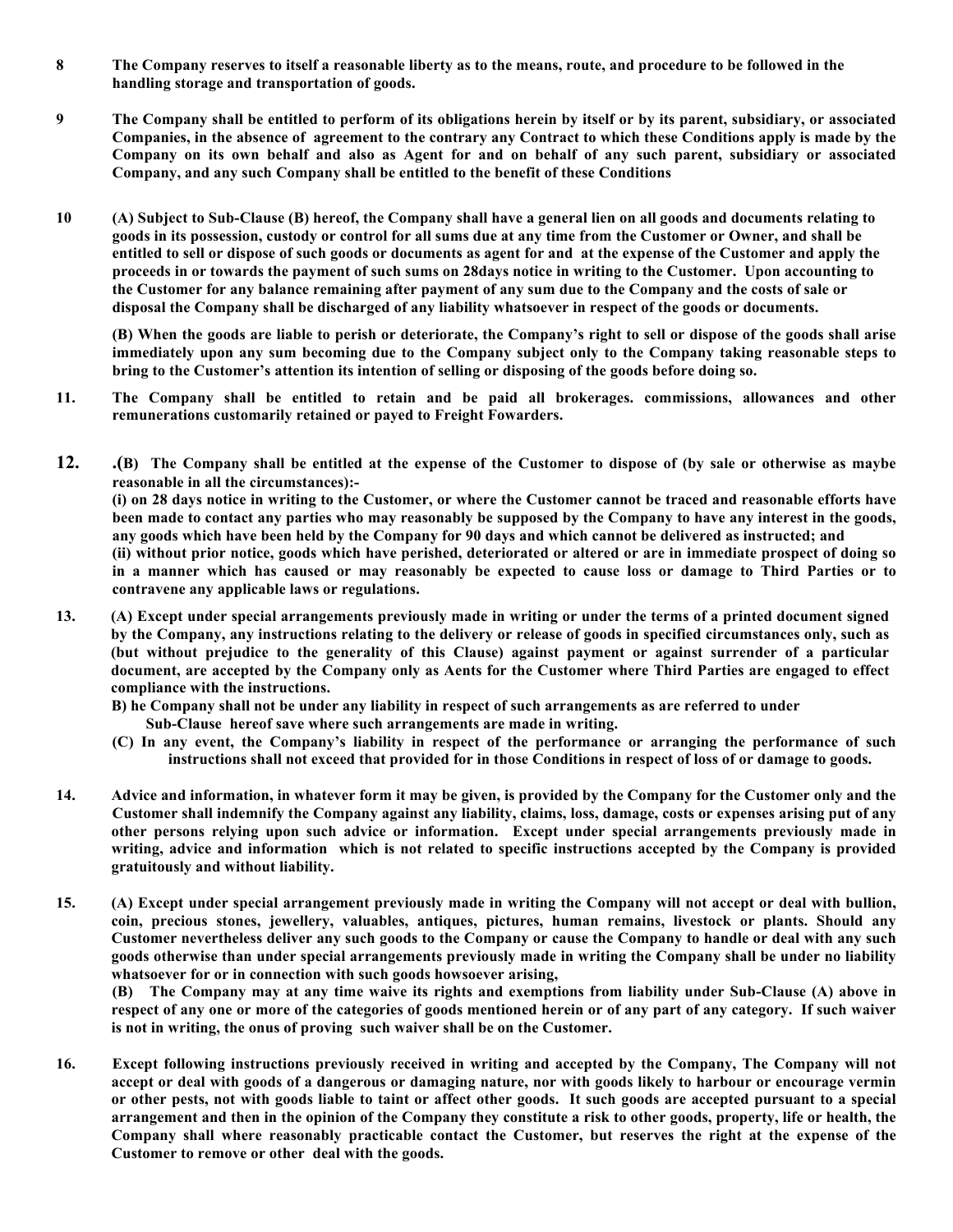**17. Where there is a choice of rates according to the extent or degree of the liability assumed by carriers, warehousemen or others, no declaration of value where optional will be made except under special arrangements previously made in writing.**

## **THE CUSTOMER**

**18. The Customer warrants:**

- **(A) that the description and particulars of any goods furnished by or on behalf of the Customer are full and accurate.**
- **(B) that all goods have been properly and sufficiently prepared. packed, stowed, labelled and/or marked, and that the preparation, packing, stowage, labelling and marking are appropriate to any operations or transactions affecting the goods and the characteristics of the goods.**

**(C) that where the Company receives the goods from the Customer already stowed in or on a container. trailer, tanker, or any other device specifically constructed for the carriage of goods by land, sea or air (each hereafter individually referred to as "the transport unit", the transport unit is in good condition, and is suitable for the carriage to the intended destination of the goods loaded therein or thereon.**

- **19. Should the Customer otherwise than under special arrangements previously made in writing as set out in Clause 18 above deliver to the Company or cause the Company to deal with or handle goods of a dangerous or damaging nature, or goods likely to harbour or encourage vermin or other pests, or goods liable to taint or affect other goods, he shall be liable for all loss or damage arising in connection with such goods and shall indemnity the Company against all penalties, claims, damages. costs and expenses whatsoever arising in connection therewith, and the goods may be dealt with in such manner as the Company or any other person in whose custody they may be at any relevant time shall think fit.**
- **20***.* **The Customer undertakes that no claim shall be made against any Director, Servant, or Employee of the Company which imposes or attempts to impose upon them any liability in connection with any services which are the subject of these Conditions and if any such claim should nevertheless be made to indemnify the Company against all consequences thereof.**
- **21. The Customer shall save harmless and keep the Company indemnified from and against:-**
	- **(A) All liability, loss. damage, costs and expenses whatsoever (including without prejudice to the generality of the foregoing, all duties, taxes, imposts, levies, deposits and outlays of whatsoever nature levied by any authority in relation to the goods) Arising out of the Company acting in accordance with the Customer's instructions or arising from any breach by the Customer of any Warranty contained in these Conditions or from the negligence of the Customer, and**
	- **(B) Without derogation from Sub-Clause (A) above, any liability assumed or incurred by the Company when by reason of carrying out the Customer's instructions the Company has reasonably become liable or may become liable to any other party**
	- **(C) All claims, costs and demands whatsoever and by whomsoever made or preferred in excess of the liability of the Company under the terms of these Conditions Regardless whether such claims, costs and demands arise from or in connection with the negligence or breach of duty of the Company its Servants, Sub-Contractors or Agents, and**
	- **(D) Any claims of a General Average nature which may be made on the Company.**
- **22. (A) The Customer shall pay to the Company in cash or as otherwise agreed all sums immediately when due without reduction or deferment on account of any claim, counterclaim of set -off.**
	- **(B) In respect of all sums which are overdue the Customer shall be liable to pay to the Company interest calculated at 4% above the prime Lending Rate for the time being off Allied Irish Banks Plc.**
- **23 Despite the acceptance by the company of instructions to collect freight, duties, charges or other expenses from the Consignee or any other person the Customer shall remain responsible for such freight duties charges or expenses on receipt of evidence of proper demand and in the absence of evidence of payment (for whatever reason) by such Consignee or other person when due.**

**25, Where liability for General Average arises in connection with the goods. the Customer shall promptly provide security to the Company or to any other party designated by the Company in a form acceptable to the Company.**

## **LIABILITY AND LIMITATION**

- **24. The Company shall perform its duties with a reasonable degree of care, diligence, skill and judgement**
- **25. The Company shall be relieved of liability for any loss or damage if and to the extent that such loss or damage is caused by: -**
	- **(A) strike, lock-out. stoppage or restraint of labour, the consequences of which the Company is unable to avoid by the exercise of reasonable diligence;**
	- **(B) any cause or event which the Company is unable to avoid and the consequences whereof the Company is unable to prevent by the exercise of reasonable diligence.**
- **26. Except under special arrangements previously made in writing the Company accepts no responsibility for departure or arrival dates of goods.**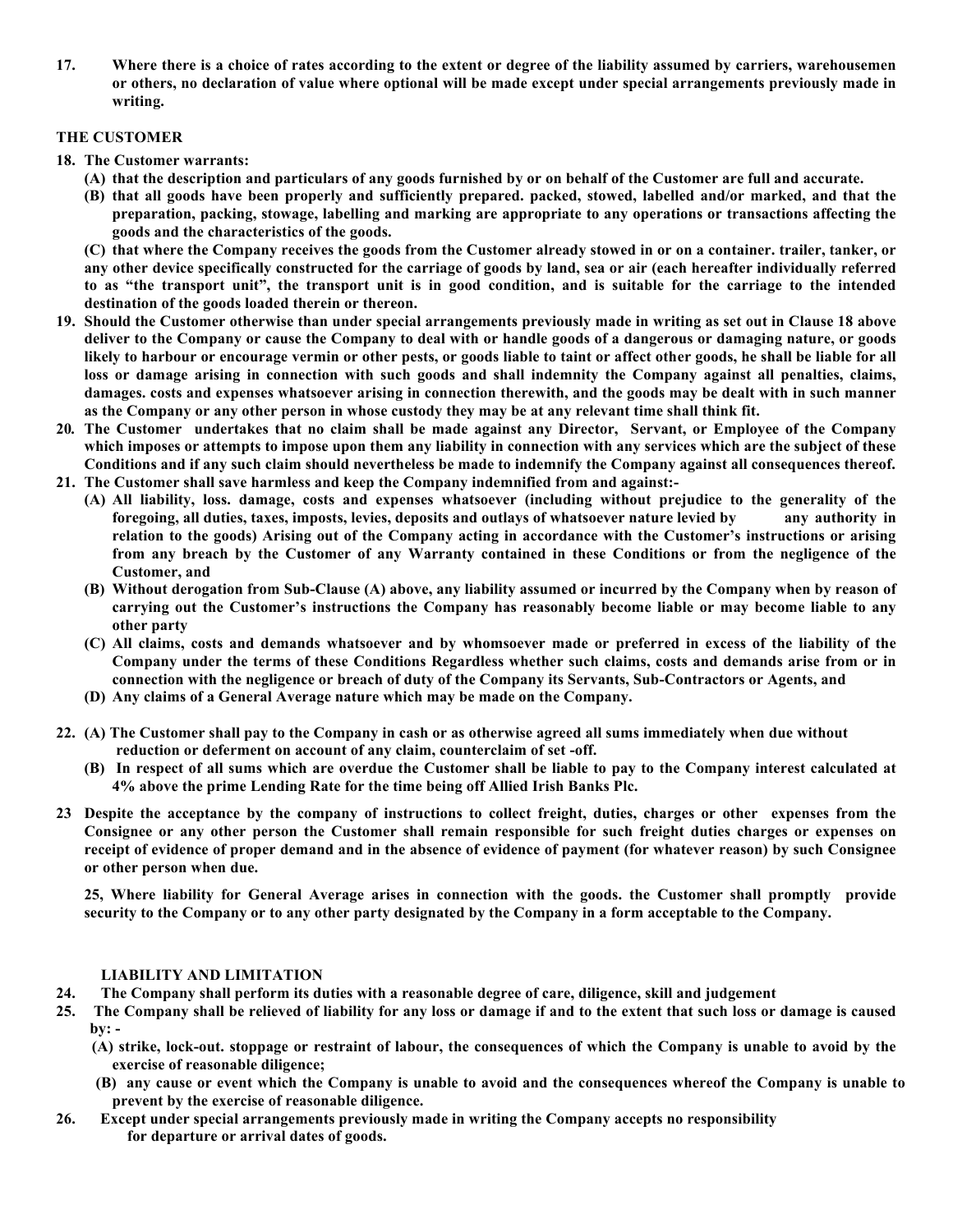- **27. (A) Subject to Clause 2(B) above and Sub-Clause (D) below the Company's liability howsoever arising and notwithstanding that the cause of loss or damage be unexplained shall not exceed**
	- **1 in the case of claims for loss or damage to goods**
		- **(a) the value of any goods lost or damaged, or**

**(b)the sum at the rate of two Special Drawing Rights as defined by the International Monetary Fund (herein referred to as SDR's), per kilo of gross weight of any goods lost or damaged whichever shall be the least** 

- **11 in the case of all other claims**
	- **(a) the value of the goods the subject of the relevant transaction between the Company and its Customer, or (b) a sum at the rate of two SDR's per kilo of the gross weight of the goods the subject of the said transaction, or**
	- **(c) 75,000 SDR's in respect of any one transaction whichever shall be the least.**

**For the purposes of Clause 29(A) the value of the goods shall be their value when they were or should have been shipped. The value of SDR's shall be calculated as at the date when the claim is received by the Company in writing.**

- **(B) Subject to Clause 2(B) above. and Sub-Clause (D) below, the Company's liability for loss or damage as a result of failure to deliver or arrange delivery of goods in a reasonable time or (where there is a special arrangement under Clause 27) to adhere to agreed departure or arrival dates shall not in any circumstances whatever exceed a sum equal to twice the amount of the Company's charges in respect of the relevant transaction.**
- **(C) Save in respect of such loss or damage as is referred to at Sub-Clause (B) and subject to Clause 2(B) above and Sub-Clause (D) below. the Company shall not in any circumstances whatsoever be liable for indirect or consequential loss such as (but not limited to) loss of profits. loss of market or the consequences of delay or deviation however caused.**
- **(D) By special arrangement agreed in writing, the Company may accept liability in excess of the limits set out in Sub-Clauses (A) to (C) above upon the Customer agreeing to pay the Company's additional charges for accepting such increased liability. Details of the Company's additional charges will be provided upon request.**
- **30. (A)Any claim by the Customer against the Company arising in respect of any service provided for the Customer or which the Company has undertaken to provide shall be made in writing and notified to the Company within 14 days of the date upon which the Customer became or should have become aware of any event or occurrence alleged to give rise to such claim and any claim not made and notified as aforesaid shall be deemed to be waived and absolutely barred except where the Customer can show that it was impossible for him to comply with this Time Limit and that he has made the claim as soon as it was reasonably possible for him to do so**
	- **(B) Notwithstanding the provisions of Sub-Paragraph (A) above the Company shall in any event be discharged of all liability whatsoever howsoever arising in respect of any service provided for the Customer or which the Company has undertaken to provide unless suit be brought and written notice thereof given to the Company within nine months from the date of the event or occurrence alleged to give rise to a cause of action against the Company.**

### **JURISDICTION AND LAW**

**These Conditions and any act or contract to which they apply shall be governed by the Laws of the Republic of Ireland and any dispute arising out of any act or contract to which these Conditions apply shall be subject to the exclusive jurisdiction of the Courts of the Republic of Ireland.**

**COPYRIGHT MAY 1989.**

### **FUEL SURCHARGES**

**As a provider of transport and distribution services fuel represents a significant portion of our service costs. Fuel prices are driven by the wider economic environment and therefore not something we can directly or specifically control.**

**Through efficiencies and cost cutting measures we've done our best to absorb the full impact of fuel price increases. However, it is no longer possible for Deadline to continue to absorb such massive cost increases.**

**Regrettably we had no further option open to us but to introduce a fuel surcharge. This fuel surcharge will fluctuate up/down depending on the retail price of diesel each month.**

**The surcharge will be linked to the last week of the month average consumer prices of diesel inclusive of duty and taxes. Monthly updates are published by AA Ireland on their web site http://www.aaireland.ie/petrolprices/**

**The average consumer prices given on the website for the previous month when it becomes available we will calculate the fuel surcharge the following month. For example the May price would be used to calculate the surcharge for June and so on.**